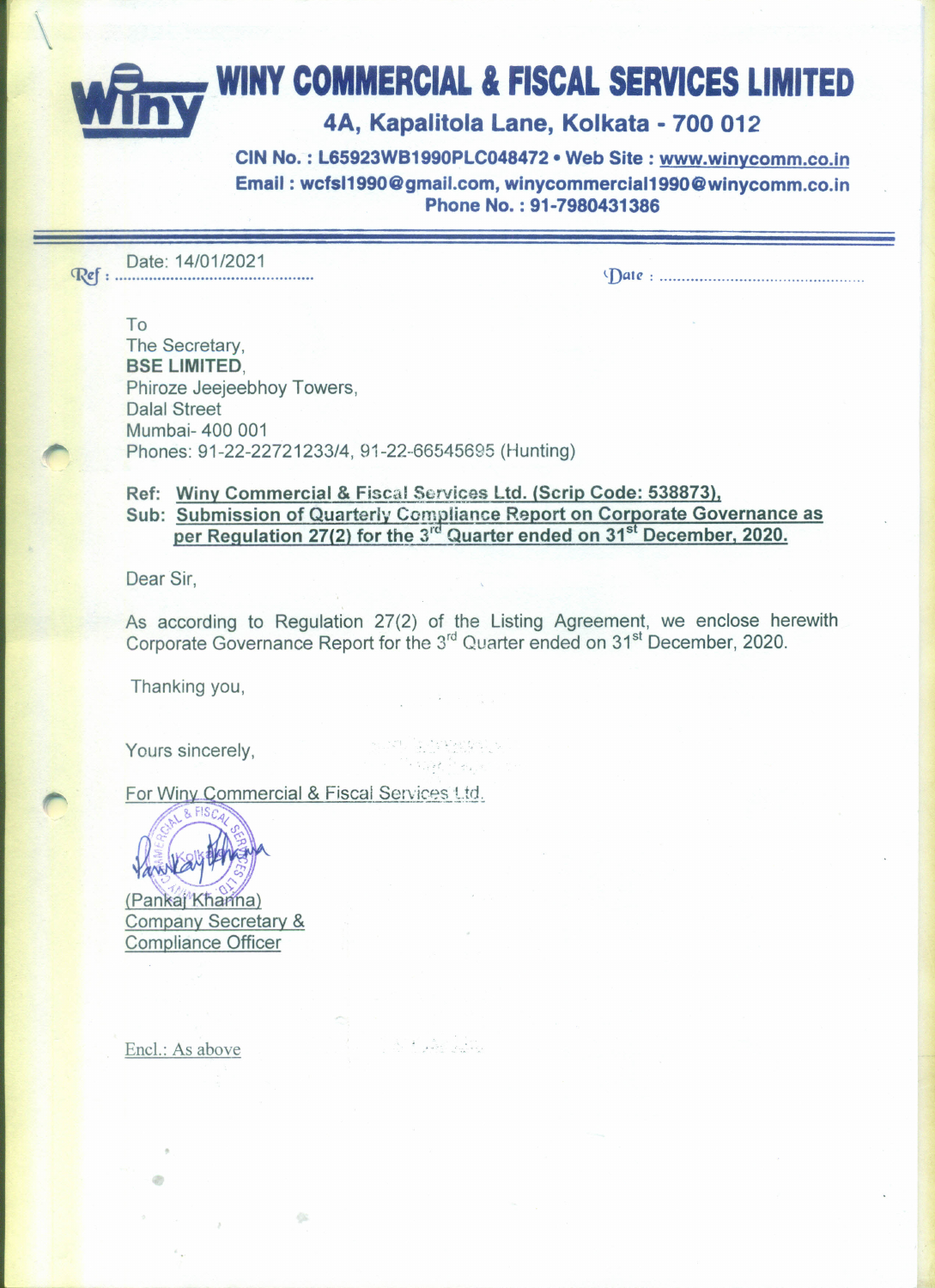| <b>General information about company</b>                                              |                                        |  |  |  |  |  |  |  |  |  |
|---------------------------------------------------------------------------------------|----------------------------------------|--|--|--|--|--|--|--|--|--|
| Scrip code                                                                            | 538873                                 |  |  |  |  |  |  |  |  |  |
| <b>NSE Symbol</b>                                                                     | Not Applicable                         |  |  |  |  |  |  |  |  |  |
| <b>MSEI Symbol</b>                                                                    | Not Applicable                         |  |  |  |  |  |  |  |  |  |
| <b>ISIN</b>                                                                           | INE111CO1013                           |  |  |  |  |  |  |  |  |  |
| Name of the entity                                                                    | WINY COMMERCIAL & FISCAL SERVICES LTD. |  |  |  |  |  |  |  |  |  |
| Date of start of<br>financial year                                                    | $01 - 04 - 20$                         |  |  |  |  |  |  |  |  |  |
| Date of end of<br>financial year                                                      | 31-03-21                               |  |  |  |  |  |  |  |  |  |
| <b>Reporting Quarter</b>                                                              | Quarterly                              |  |  |  |  |  |  |  |  |  |
| Date of Report                                                                        | $31 - 12 - 20$                         |  |  |  |  |  |  |  |  |  |
| <b>Risk management</b><br>committee                                                   | Not Applicable                         |  |  |  |  |  |  |  |  |  |
| <b>Market</b><br>Capitalisation as per<br>immediate previous<br><b>Financial Year</b> | Any other                              |  |  |  |  |  |  |  |  |  |

|    |                                                                |                             |           |     |                                                          |                                                   |                   |                  | Annexure I                                                                                                                 |                                                                      |                                       |                                   |                      |                                            |                                                                                                                                      |                                                                                                                                                                               |                                                                                                                                                                                                                                 |                                                                                                                                                                                                    |            |                                                          |
|----|----------------------------------------------------------------|-----------------------------|-----------|-----|----------------------------------------------------------|---------------------------------------------------|-------------------|------------------|----------------------------------------------------------------------------------------------------------------------------|----------------------------------------------------------------------|---------------------------------------|-----------------------------------|----------------------|--------------------------------------------|--------------------------------------------------------------------------------------------------------------------------------------|-------------------------------------------------------------------------------------------------------------------------------------------------------------------------------|---------------------------------------------------------------------------------------------------------------------------------------------------------------------------------------------------------------------------------|----------------------------------------------------------------------------------------------------------------------------------------------------------------------------------------------------|------------|----------------------------------------------------------|
|    | Annexure I to be submitted by listed entity on quarterly basis |                             |           |     |                                                          |                                                   |                   |                  |                                                                                                                            |                                                                      |                                       |                                   |                      |                                            |                                                                                                                                      |                                                                                                                                                                               |                                                                                                                                                                                                                                 |                                                                                                                                                                                                    |            |                                                          |
|    |                                                                |                             |           |     |                                                          |                                                   |                   |                  |                                                                                                                            | I. Composition of Board of Directors                                 |                                       |                                   |                      |                                            |                                                                                                                                      |                                                                                                                                                                               |                                                                                                                                                                                                                                 |                                                                                                                                                                                                    |            |                                                          |
|    |                                                                |                             |           |     |                                                          |                                                   |                   |                  |                                                                                                                            | Disclosure of notes on composition of board of directors explanatory |                                       |                                   |                      |                                            |                                                                                                                                      |                                                                                                                                                                               |                                                                                                                                                                                                                                 |                                                                                                                                                                                                    |            |                                                          |
|    |                                                                |                             |           |     |                                                          |                                                   |                   |                  |                                                                                                                            | Wether the listed entity has a Regular Chairperson Yes               |                                       |                                   |                      |                                            |                                                                                                                                      |                                                                                                                                                                               |                                                                                                                                                                                                                                 |                                                                                                                                                                                                    |            |                                                          |
|    |                                                                |                             |           |     |                                                          |                                                   |                   |                  |                                                                                                                            | Whether Chairperson is related to MD or CEO No                       |                                       |                                   |                      |                                            |                                                                                                                                      |                                                                                                                                                                               |                                                                                                                                                                                                                                 | No of                                                                                                                                                                                              |            |                                                          |
| Sr | Title (Mr / Ms)                                                | Name of<br>the<br>Director  | PAN       | DIN | 1 of<br>directors                                        | Category Category Category<br>$2$ of<br>directors | 3 of<br>directors | Date of<br>Birth | Whether<br>special<br>resolutio<br>$\mathsf n$<br>passed?<br>[Refer<br>Reg.<br>17(1A) of<br>Listing<br>Regulatio<br>$ns$ ] | Date of<br>passing<br>special<br>resolutio<br>$\mathsf n$            | Initial<br>Date of<br>appoint<br>ment | Date of<br>Re-<br>appoint<br>ment | Date of<br>cessation | Tenure<br>οf<br>director<br>(in<br>months) | No of<br>Directors<br>hip in<br>listed<br>entities<br>including<br>this<br>listed<br>entity<br>(Refer<br>Regulatio<br>Listing<br>ns) | No of<br>Indepen<br>dent<br>Directors<br>hip in<br>listed<br>entities<br>including<br>this<br>listed<br>entity<br>(Refer<br>n 17A of Regulatio<br>n 17A(1)<br>Regulatio<br>ns | Number<br>of<br>members<br>hips in<br>Audit/<br>Stakehol<br>der<br>Committ<br>ee(s)<br>including<br>this<br>listed<br>entity<br>(Refer<br>Regulatio<br>Regulatio of Listing n 26(1) of Regulatio<br>Listing<br>Regulatio<br>ns) | post of<br>Chairpers<br>on in<br>Audit/<br>Stakehol<br>der<br>Committ<br>ee held<br>in listed<br>entities<br>including<br>this<br>listed<br>entity<br>(Refer<br>n 26(1) of<br>Listing<br>Regulatio | not<br>PAN | Notes for Notes for<br>not<br>providing providing<br>DIN |
|    | 1 Mr                                                           | SUNIL<br>SHAH               | AKDPS4065 |     | Non-<br>Executive<br>1562716 Independ<br>ent<br>Director | Not<br>Applicable                                 |                   | 18-09-70 NA      |                                                                                                                            |                                                                      | 03-09-07                              |                                   |                      | 271                                        |                                                                                                                                      |                                                                                                                                                                               |                                                                                                                                                                                                                                 | ns)                                                                                                                                                                                                |            |                                                          |
|    | 2 Mr                                                           | SHASHANK<br><b>SRIVASTA</b> | ATOPS8835 |     | Non-<br>Executive<br>12960 Independ<br>ent<br>Director   | Chairperso                                        |                   | 02-07-72 NA      |                                                                                                                            |                                                                      | 09-06-03                              |                                   |                      | 207                                        |                                                                                                                                      |                                                                                                                                                                               |                                                                                                                                                                                                                                 |                                                                                                                                                                                                    |            |                                                          |
|    | 3 Mrs                                                          | RUPALI<br>SAHA              | GATPS0043 |     | Non-<br>Executive<br>7235268 Independ<br>ent<br>Director | Not<br>Applicable                                 |                   | 18-02-76 NA      |                                                                                                                            |                                                                      | 13-07-15                              |                                   |                      | 63                                         |                                                                                                                                      |                                                                                                                                                                               |                                                                                                                                                                                                                                 |                                                                                                                                                                                                    |            |                                                          |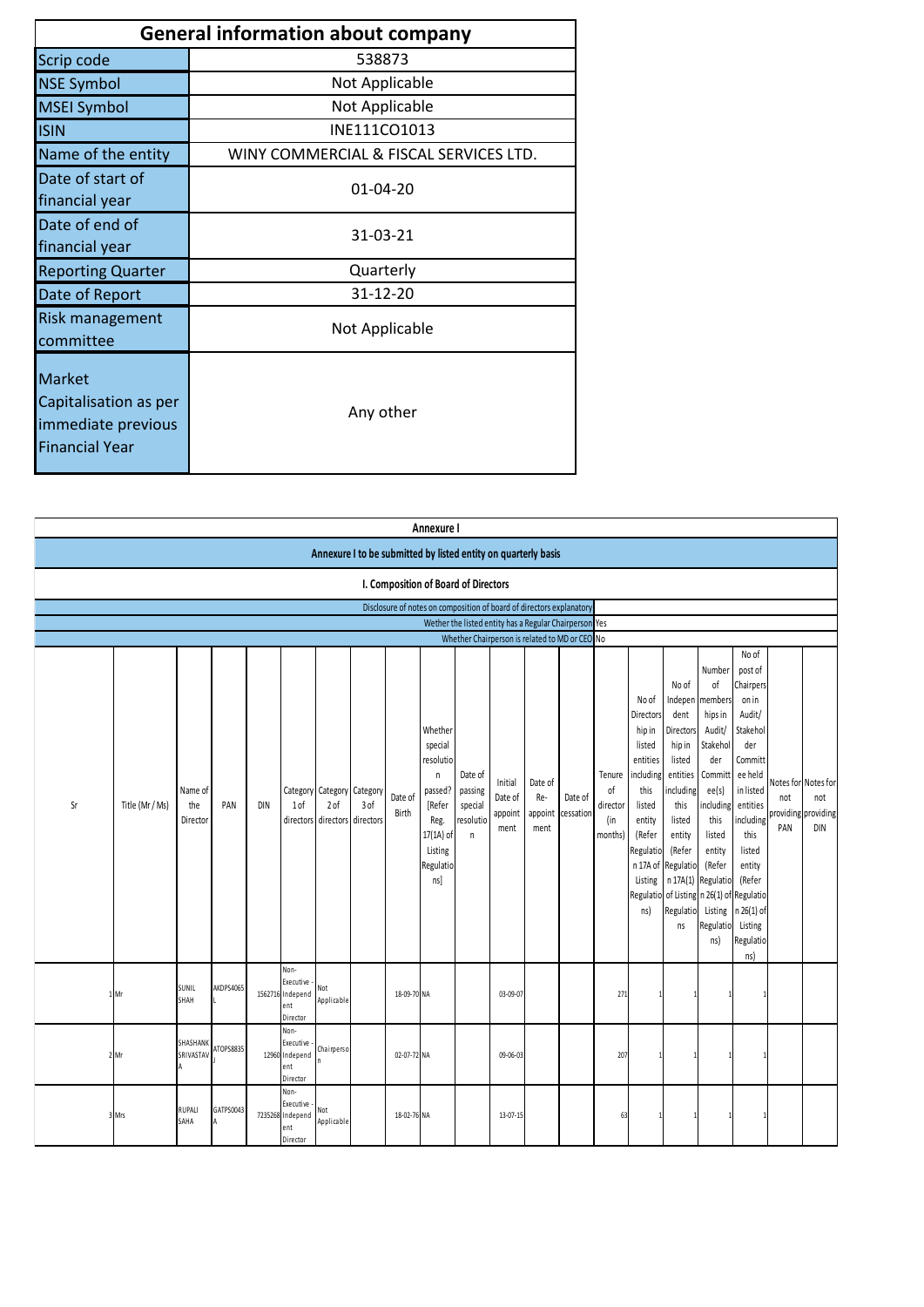| <b>Audit Committee Details</b> |                                                           |                                     |                                                           |                                 |                            |                      |         |
|--------------------------------|-----------------------------------------------------------|-------------------------------------|-----------------------------------------------------------|---------------------------------|----------------------------|----------------------|---------|
|                                | Whether the Audit Committee has a Regular Chairperson Yes |                                     |                                                           |                                 |                            |                      |         |
| Sr                             | <b>DIN Number</b>                                         | Name of<br>Committe<br>e<br>members | Category<br>1 of<br>directors                             | Category<br>$2$ of<br>directors | Date of<br>Appointm<br>ent | Date of<br>Cessation | Remarks |
| 1                              | 1562716                                                   | <b>SUNIL</b><br><b>SHAH</b>         | Non-<br>Executive -<br>Independ<br>ent<br><b>Director</b> | Member                          | 03-09-07                   |                      |         |
| 2                              | 12960                                                     | SHASHAN<br>Κ<br>SRIVASTA<br>VA      | Non-<br>Executive -<br>Independ<br>ent<br>Director        | Chairpers<br>on                 | 09-06-03                   |                      |         |
| 3                              | 7235268                                                   | <b>RUPALI</b><br>SAHA               | Non-<br>Executive -<br>Independ<br>ent<br>Director        | Member                          | $13 - 07 - 15$             |                      |         |

| Nomination and remuneration committee |                                                                 |                                     |                                                    |                               |                            |                      |                |
|---------------------------------------|-----------------------------------------------------------------|-------------------------------------|----------------------------------------------------|-------------------------------|----------------------------|----------------------|----------------|
|                                       | Whether the Nomination and remuneration committee has a Regular |                                     |                                                    | Chairperson                   | Yes                        |                      |                |
| Sr                                    | <b>DIN Number</b>                                               | Name of<br>Committe<br>e<br>members | Category<br>1 of<br>directors                      | Category<br>2 of<br>directors | Date of<br>Appointm<br>ent | Date of<br>Cessation | <b>Remarks</b> |
| $\mathbf{1}$                          | 1562716                                                         | <b>SUNIL</b><br><b>SHAH</b>         | Non-<br>Executive -<br>Independ<br>ent<br>Director | Chairpers<br>on               | 03-09-07                   |                      |                |
| $\mathsf{2}$                          | 12960                                                           | SHASHAN<br>К<br>SRIVASTA<br>VA      | Non-<br>Executive -<br>Independ<br>ent<br>Director | Member                        | 09-06-03                   |                      |                |
| $\overline{\mathbf{3}}$               | 7235268                                                         | <b>RUPALI</b><br><b>SAHA</b>        | Non-<br>Executive -<br>Independ<br>ent<br>Director | Member                        | 13-07-15                   |                      |                |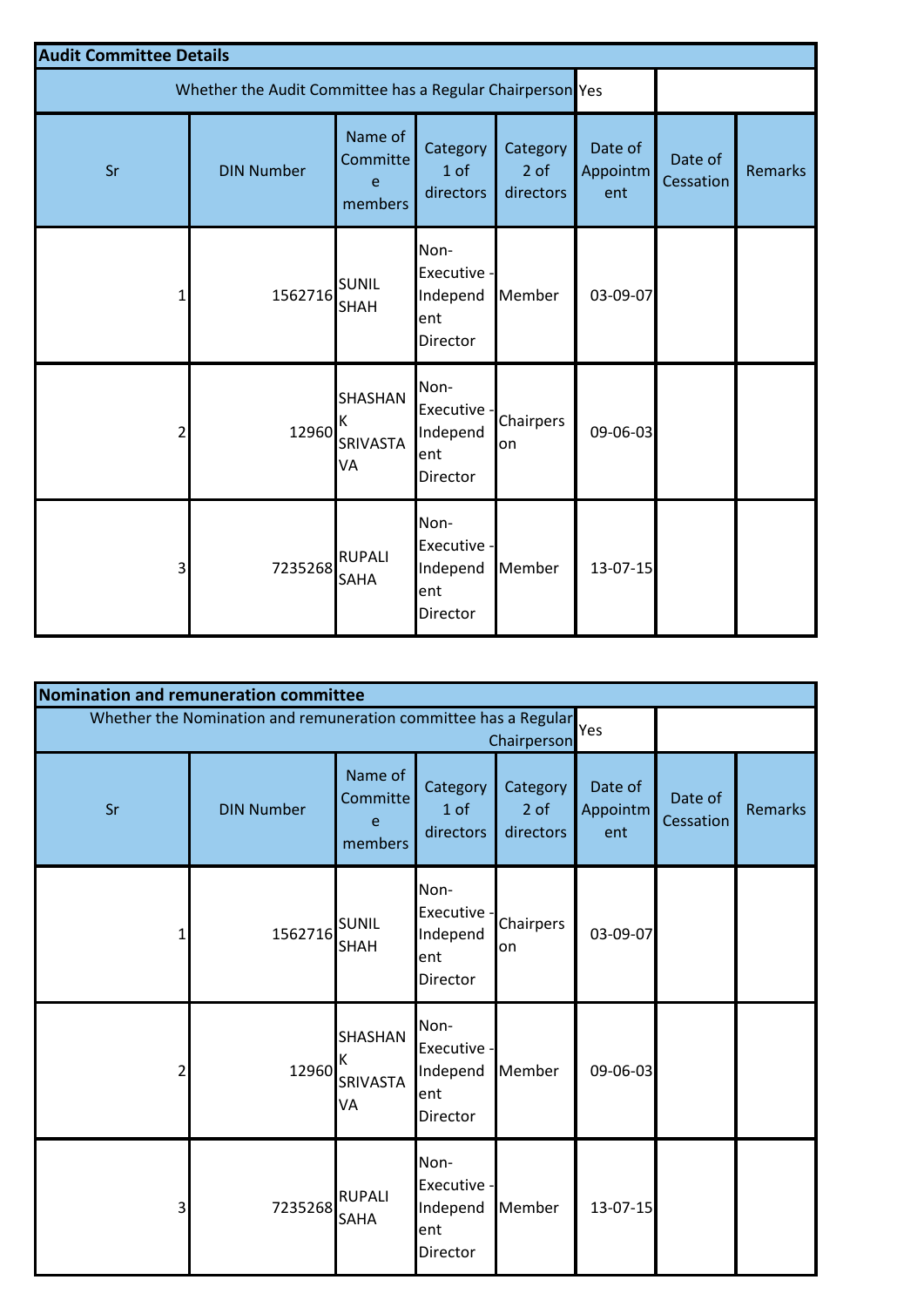| <b>Stakeholders Relationship Committee</b> |                                                               |                                       |                                                    |                               |                            |                      |                |
|--------------------------------------------|---------------------------------------------------------------|---------------------------------------|----------------------------------------------------|-------------------------------|----------------------------|----------------------|----------------|
|                                            | Whether the Stakeholders Relationship Committee has a Regular |                                       |                                                    | Chairperson                   | Yes                        |                      |                |
| Sr                                         | <b>DIN Number</b>                                             | Name of<br>Committe<br>e<br>members   | Category<br>1 of<br>directors                      | Category<br>2 of<br>directors | Date of<br>Appointm<br>ent | Date of<br>Cessation | <b>Remarks</b> |
| 1                                          | 1562716                                                       | <b>SUNIL</b><br><b>SHAH</b>           | Non-<br>Executive -<br>Independ<br>ent<br>Director | Member                        | 03-09-07                   |                      |                |
| 2                                          | 12960                                                         | SHASHAN<br>Κ<br><b>SRIVASTA</b><br>VA | Non-<br>Executive -<br>Independ<br>ent<br>Director | Member                        | 09-06-03                   |                      |                |
| 3                                          | 7235268                                                       | <b>RUPALI</b><br><b>SAHA</b>          | Non-<br>Executive -<br>Independ<br>ent<br>Director | Chairpers<br>on               | $13 - 07 - 15$             |                      |                |

| <b>Risk Management Committee</b> |                                                                 |                                            |                                          |                               |                            |                      |                |
|----------------------------------|-----------------------------------------------------------------|--------------------------------------------|------------------------------------------|-------------------------------|----------------------------|----------------------|----------------|
|                                  | Whether the Risk Management Committee has a Regular Chairperson |                                            |                                          |                               |                            |                      |                |
| Sr                               | <b>DIN Number</b>                                               | Name of<br><b>Committe</b><br>e<br>members | Category<br>1 <sub>of</sub><br>directors | Category<br>2 of<br>directors | Date of<br>Appointm<br>ent | Date of<br>Cessation | <b>Remarks</b> |

| <b>Corporate Social Responsibility Committee</b> |                                                                     |                                            |                               |                               |                            |                      |         |  |  |
|--------------------------------------------------|---------------------------------------------------------------------|--------------------------------------------|-------------------------------|-------------------------------|----------------------------|----------------------|---------|--|--|
|                                                  | Whether the Corporate Social Responsibility Committee has a Regular |                                            |                               | Chairperson                   |                            |                      |         |  |  |
| <b>Sr</b>                                        | <b>DIN Number</b>                                                   | Name of<br><b>Committe</b><br>e<br>members | Category<br>1 of<br>directors | Category<br>2 of<br>directors | Date of<br>Appointm<br>ent | Date of<br>Cessation | Remarks |  |  |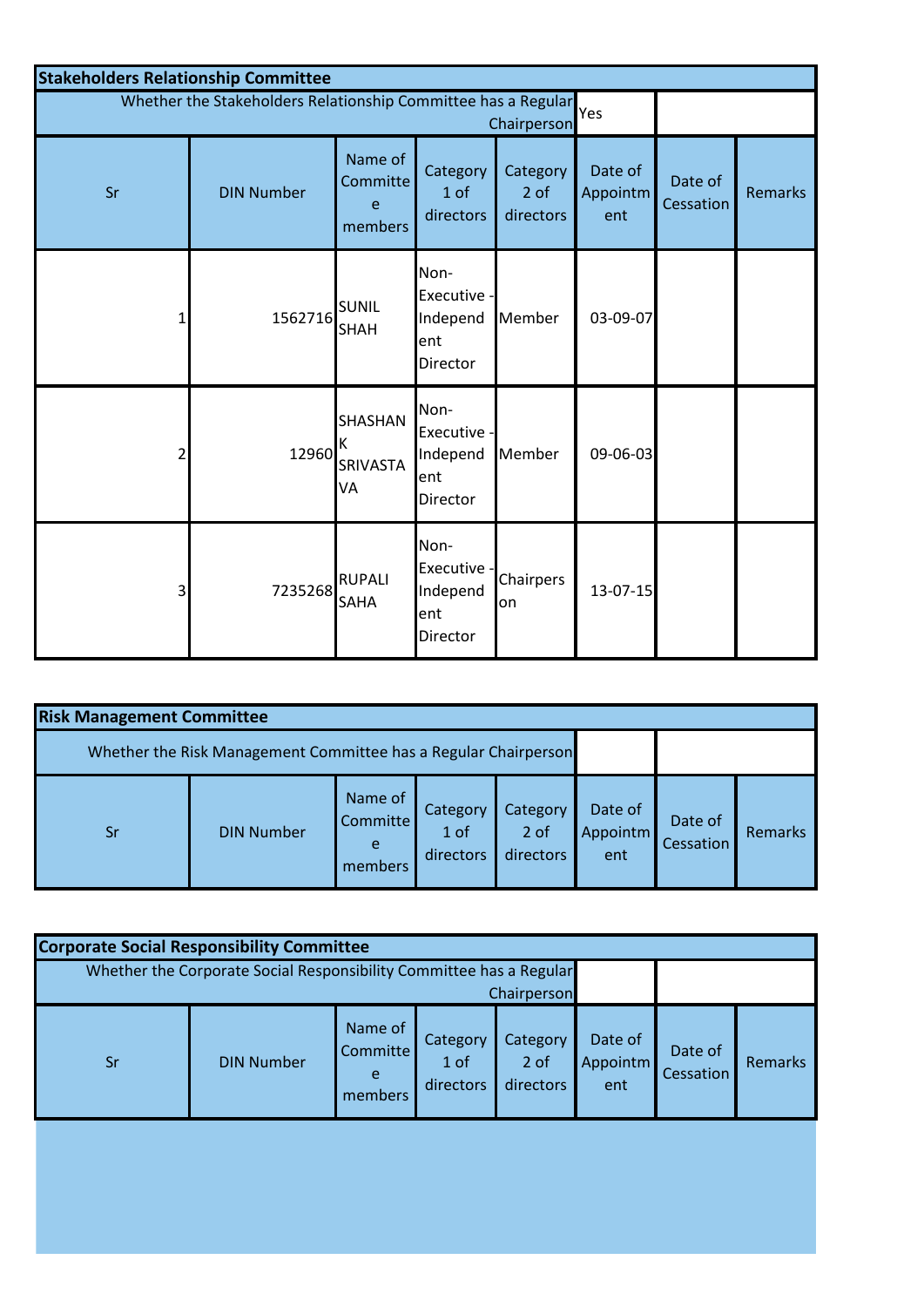| <b>Other Committee</b> |                   |                                     |                                                                     |                                                    |                                 |                |
|------------------------|-------------------|-------------------------------------|---------------------------------------------------------------------|----------------------------------------------------|---------------------------------|----------------|
| Sr                     | <b>DIN Number</b> | Name of<br>Committe<br>e<br>members | Name of<br>other<br>committe<br>e                                   | Category<br>1 of<br>directors                      | Category<br>$2$ of<br>directors | <b>Remarks</b> |
|                        | 1562716           | <b>SUNIL</b><br><b>SHAH</b>         | <b>VIGIL</b><br><b>MECHANI</b><br><b>SM</b><br>COMMITT<br>EE        | Non-<br>Executive -<br>Independ<br>ent<br>Director | Chairpers<br>on                 |                |
|                        | 12960             | SHASHAN<br>к<br>SRIVASTA<br>VA      | <b>VIGIL</b><br><b>MECHANI</b><br><b>SM</b><br><b>COMMITT</b><br>EE | Non-<br>Executive -<br>Independ<br>ent<br>Director | Member                          |                |
| 3                      | 7235268           | <b>RUPALI</b><br>SAHA               | <b>VIGIL</b><br><b>MECHANI</b><br><b>SM</b><br><b>COMMITT</b><br>EE | Non-<br>Executive -<br>Independ<br>ent<br>Director | Member                          |                |

|                                    | <b>Annexure 1</b>                                         |                                                                   |                                                                                   |                                       |                                                            |                                                            |                                                                               |  |  |  |  |  |
|------------------------------------|-----------------------------------------------------------|-------------------------------------------------------------------|-----------------------------------------------------------------------------------|---------------------------------------|------------------------------------------------------------|------------------------------------------------------------|-------------------------------------------------------------------------------|--|--|--|--|--|
| <b>Annexure 1</b>                  |                                                           |                                                                   |                                                                                   |                                       |                                                            |                                                            |                                                                               |  |  |  |  |  |
| III. Meeting of Board of Directors |                                                           |                                                                   |                                                                                   |                                       |                                                            |                                                            |                                                                               |  |  |  |  |  |
|                                    | Disclosure of notes on meeting of board of directors      | explanatory                                                       |                                                                                   |                                       |                                                            |                                                            |                                                                               |  |  |  |  |  |
| Sr                                 | Date(s) of meeting<br>(if any) in the<br>previous quarter | Date(s) of<br>meeting<br>(if any) in<br>the<br>current<br>quarter | Maximum<br>gap<br>between<br>any two<br>consecutiv<br>e (in<br>number of<br>days) | Notes for<br>not<br>providing<br>Date | Whether<br>requireme<br>nt of<br>Quorum<br>met<br>(Yes/No) | <b>Number</b><br><b>of</b><br><b>Directors</b><br>present* | No. of<br>Independ<br>ent<br><b>Directors</b><br>attending<br>the<br>meeting* |  |  |  |  |  |
|                                    |                                                           | 31-12-20                                                          |                                                                                   |                                       | Yes                                                        | 3                                                          | $\overline{\mathbf{3}}$                                                       |  |  |  |  |  |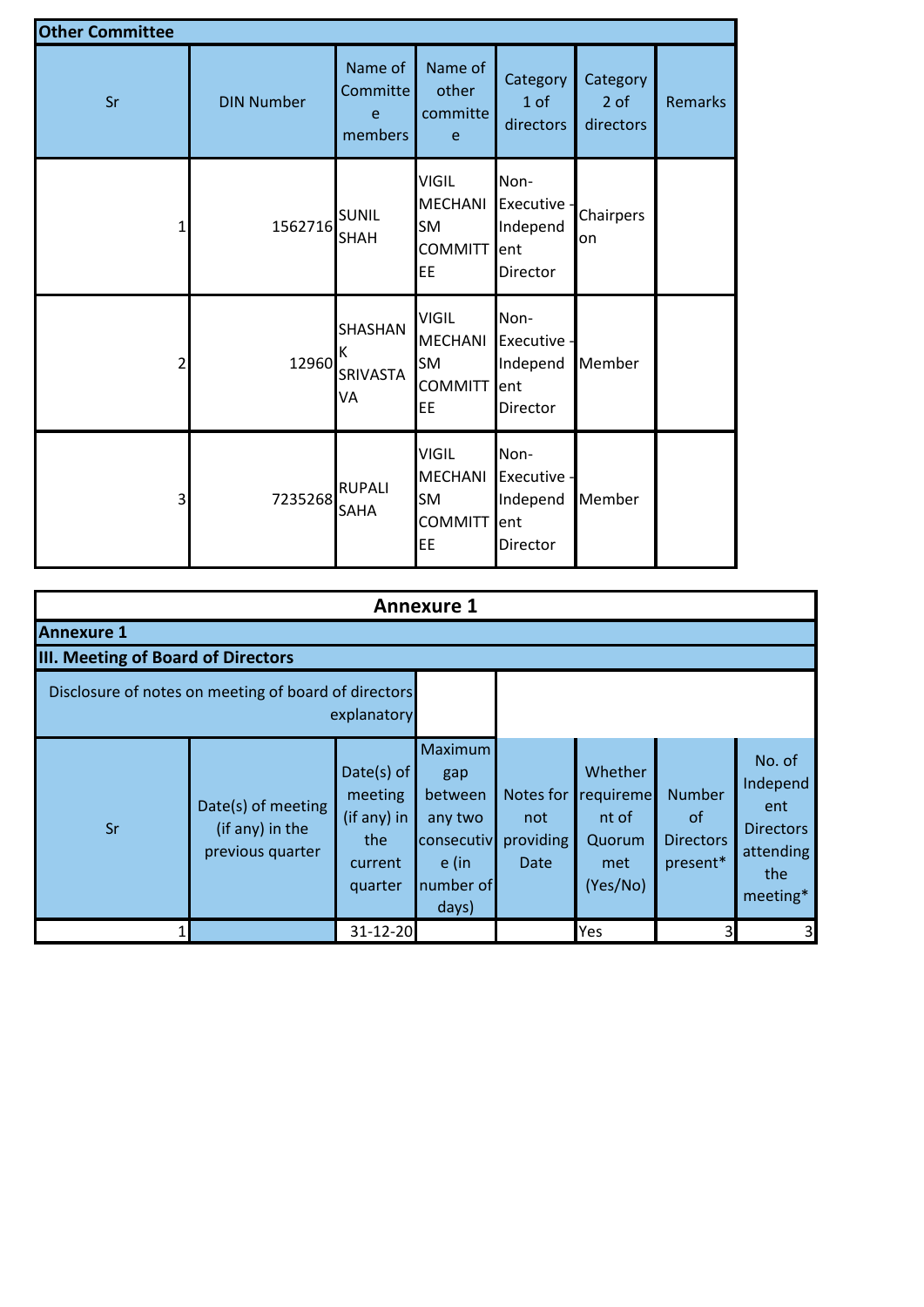|                                  |                                                    |                                                                                                                                | <b>Annexure 1</b>                                                   |                                                                     |                          |                                                                      |                                                     |                                                                               |
|----------------------------------|----------------------------------------------------|--------------------------------------------------------------------------------------------------------------------------------|---------------------------------------------------------------------|---------------------------------------------------------------------|--------------------------|----------------------------------------------------------------------|-----------------------------------------------------|-------------------------------------------------------------------------------|
| <b>IV. Meeting of Committees</b> |                                                    |                                                                                                                                |                                                                     |                                                                     |                          |                                                                      |                                                     |                                                                               |
|                                  |                                                    | Disclosure of notes on meeting of committees explanatory                                                                       |                                                                     |                                                                     |                          |                                                                      |                                                     |                                                                               |
| Sr                               | Name of<br>Committee                               | Date(s) of<br>meeting<br>(Enter<br>dates of<br>Previous<br>quarter<br>and<br>Current<br>quarter in<br>chronologi<br>cal order) | Maximum<br>gap<br>between<br>any two<br>e (in<br>number of<br>days) | Name of<br>other<br>consecutiv committe<br>e                        | not<br>providing<br>date | Whether<br>Reson for requireme<br>nt of<br>Quorum<br>met<br>(Yes/No) | <b>Number</b><br>of<br><b>Directors</b><br>present* | No. of<br>Independ<br>ent<br><b>Directors</b><br>attending<br>the<br>meeting* |
|                                  | 1 Audit Committee                                  | 31-12-20                                                                                                                       |                                                                     |                                                                     |                          | Yes                                                                  | 3                                                   | 3                                                                             |
|                                  | Nomination and<br>2 remuneration<br>committee      | 31-12-20                                                                                                                       |                                                                     |                                                                     |                          | Yes                                                                  | 3                                                   | 3                                                                             |
|                                  | <b>Stakeholders</b><br>3 Relationship<br>Committee | 31-12-20                                                                                                                       |                                                                     |                                                                     |                          | Yes                                                                  | 3                                                   | $\mathsf 3$                                                                   |
|                                  | 4 Other Committee                                  | 31-12-20                                                                                                                       |                                                                     | <b>VIGIL</b><br><b>MECHANI</b><br><b>SM</b><br><b>COMMITT</b><br>EE |                          | Yes                                                                  | 3                                                   | $\overline{3}$                                                                |

| <b>Annexure 1</b>                    |                                                                                                                                   |                                          |                                                                    |  |  |  |  |  |  |  |
|--------------------------------------|-----------------------------------------------------------------------------------------------------------------------------------|------------------------------------------|--------------------------------------------------------------------|--|--|--|--|--|--|--|
| <b>V. Related Party Transactions</b> |                                                                                                                                   |                                          |                                                                    |  |  |  |  |  |  |  |
| Sr                                   | Subject                                                                                                                           | Complianc<br>e status<br>(Yes/No/N<br>A) | If status is "No" details of non-<br>compliance may be given here. |  |  |  |  |  |  |  |
| $\overline{1}$                       | Whether prior<br>approval of audit<br>committee<br>obtained                                                                       | <b>NA</b>                                |                                                                    |  |  |  |  |  |  |  |
| $\overline{2}$                       | Whether<br>shareholder<br>approval obtained<br>for material RPT                                                                   | <b>NA</b>                                |                                                                    |  |  |  |  |  |  |  |
|                                      | Whether details of<br><b>RPT</b> entered into<br>pursuant to<br>3 omnibus approval<br>have been<br>reviewed by Audit<br>Committee | <b>NA</b>                                |                                                                    |  |  |  |  |  |  |  |